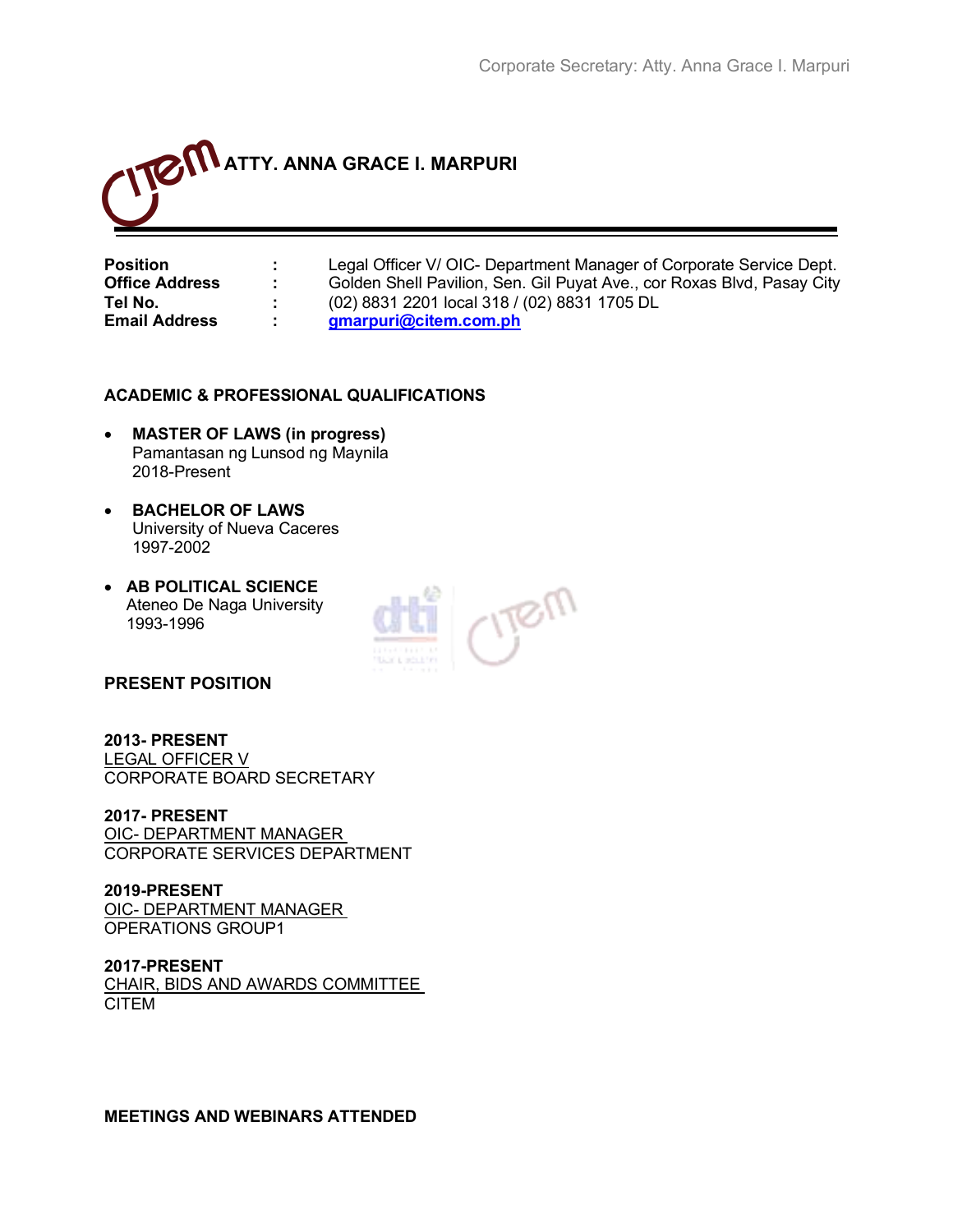#### **2022**

#### ❖ *Mandatory Continuing Legal Education Program (MCLE*)

# **2021**

- ❖ *Training Course for Mentor- Leaders* as part of the Foreign Trade Service (FTS) Corps Competency Development Program
- ❖ *Revised Administrative Disciplinary Rules on Sexual Harassment Cases* Center for International Trade Expositions and Missions CITEM
- ❖ *New Industry Education Programme* UFI EXHIBITION MANAGEMENT SCHOOL
- ❖ *Introduction to E.O. No. 78, S. 2012, and its IRR. Arbitration Procedure, and Republic Act 9285: Mediation Procedure* Office for Alternative Dispute Resolution (OADR)

# **2020**

- ❖ *Future-Ready Boards A Deep Dive* Institute Corporate Directors (ICD)
- ❖ *Masterclass on Green Living & Working* Center for International Trade Expositions and Missions CITEM **BENDING AND**

# **2018**

- ❖ *Mandatory Continuing Legal Education Program (MCLE*) Supreme Court of the Philippines – MCLE Office
- ❖ *The 7 Habits of Highly Effective Government Leaders* Civil Service Commission

# **2017**

- ❖ *PhilGEPS Training for Buyers* PhilGEPS
- ❖ *Regional Bamboo Congress* DTI – Government of Abra

# **2016**

- ❖ *Project Management Workshop using Microsoft Project* DTI-PTTC
- ❖ *Strategy Execution Pathway – Essentials Workshop*  Institute of Corporate Directors
- ❖ *Mandatory Continuing Legal Education Program (MCLE)* University of the Philippines Law Center
- ❖ *Policy Coordinating Committee (PCC) Policy and Legislative Workshop* Department of Trade and Industry